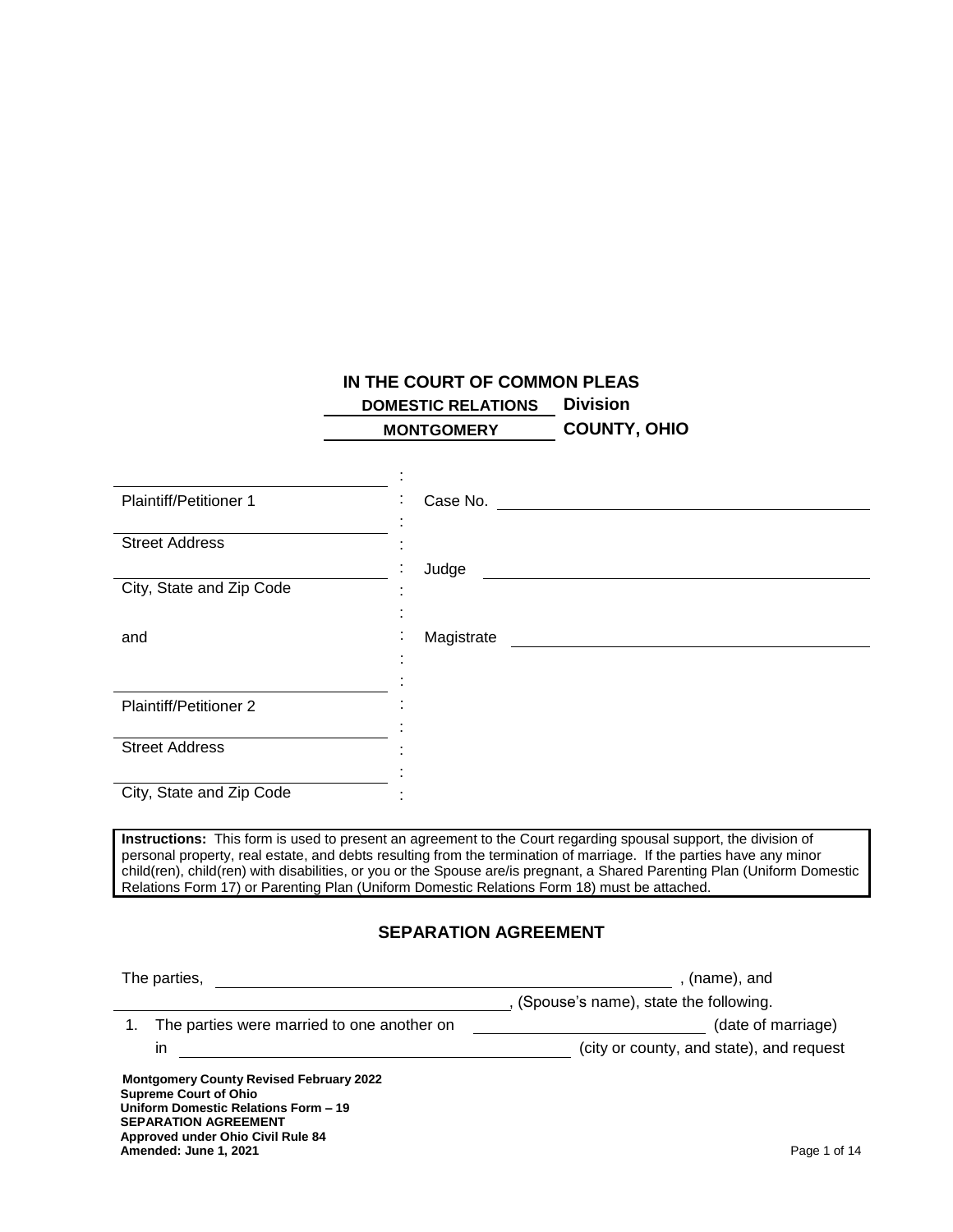that the termination of marriage be the date  $\Box$  of final hearing or  $\Box$  as specified:

- 2. The parties intend to live separate and apart.
- 3. Each party has made full and complete disclosure to the other of all marital property, separate property, and any other assets, debts, income, and expenses.
- 4. Neither party has knowledge of any other property and debts of any kind in which either party has an interest.
- 5. Each party has had the opportunity to value and verify all marital property, separate property, and debts.
- 6. A party's willful failure to disclose may result in the Court awarding the other party three times the value of the property, assets, income, or expenses that were not disclosed by the other party.
- 7. This Agreement addresses spousal support, property, and debt division.
- 8. This written Agreement is the complete agreement of the parties.
- 9. There are no other representations, agreements, statements, or prior writings that shall have any effect on this Agreement.
- 10. Each party fully understands the Agreement and has knowingly and voluntarily signed the Agreement.
- 11. No change to the terms of this Agreement shall be valid unless in writing and knowingly and voluntarily signed by both parties.

The parties agree as follows:

### **FIRST: SEPARATION**

The parties shall live separate and apart. Neither party shall interfere with the activities, personal life, or privacy of the other; harass the other, nor engage in any conduct calculated to restrain, embarrass, injure, or hinder the other in any way.

#### **SECOND: PROPERTY**

Marital property as defined in R.C. 3105.171 is property owned by either or both spouses and property in which either spouse has an interest in the property. Separate property as defined in R.C. 3105.171 is real or personal property that was inherited, acquired by one spouse prior to the date of marriage, acquired after a decree of legal separation under R.C. 3107.17, excluded by a valid antenuptial agreement,

 **Montgomery County Revised February 2022 Supreme Court of Ohio Uniform Domestic Relations Form – 19 SEPARATION AGREEMENT Approved under Ohio Civil Rule 84 Amended: June 1, 2021** Page 2 of 14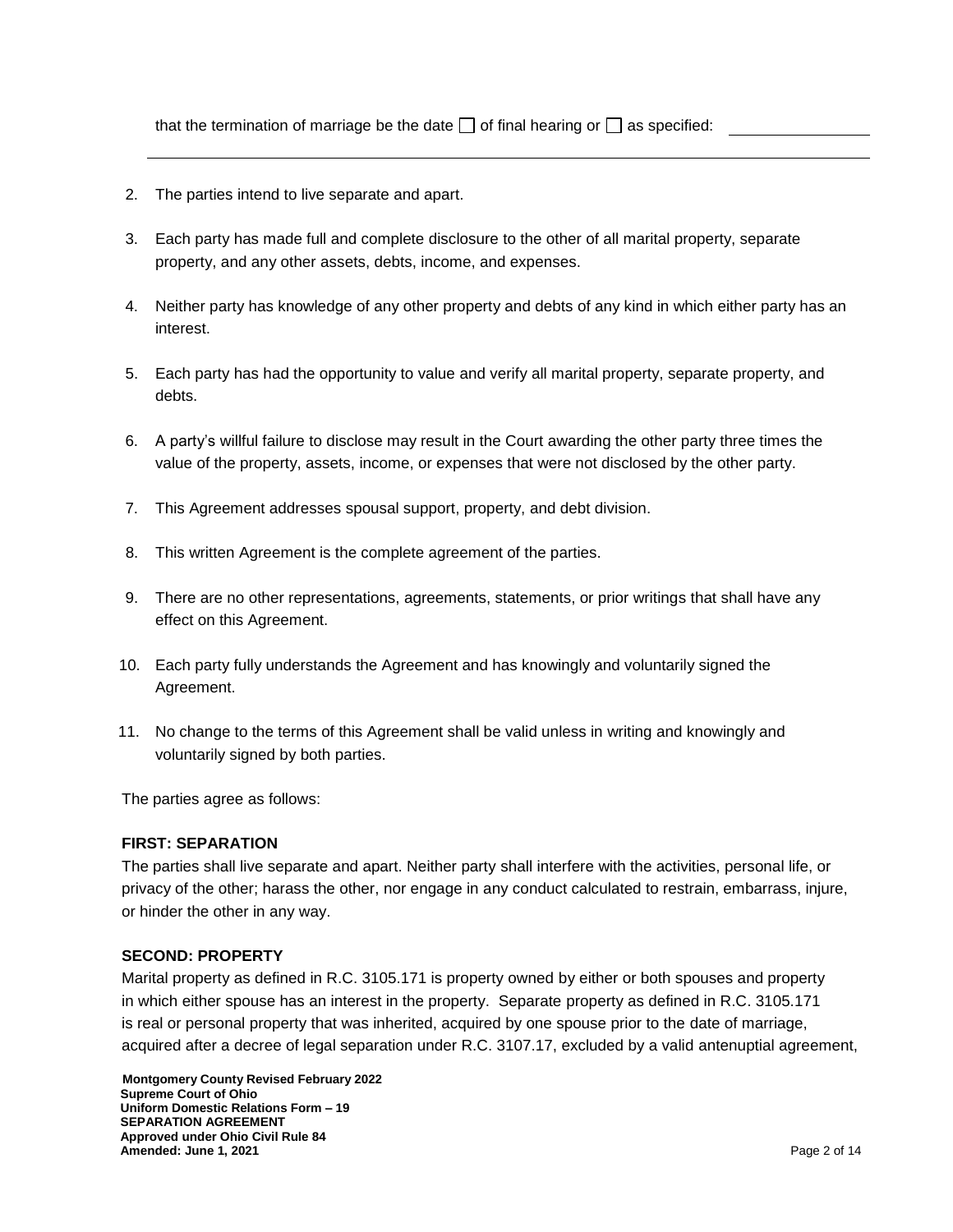compensation for personal injury, except for loss of marital earnings and compensation for expenses paid from marital assets, or any gift of property that was given to only one spouse. If separate property is involved, the owner should consider consulting an attorney. The party not receiving the separate property waives all interest in the property.

### A. Real Estate (select one):

Real estate includes lands, mortgaged properties, buildings, fixtures attached to buildings, attached structures (for example, garage, in-ground pool), condominiums, time shares, mobile homes, natural condition stakes (for example, gas, oil, mineral rights, existing soil, including trees and landscape), and inheritance rights in real estate. The property's legal description is on the deed or mortgage papers.

1.  $\Box$  The parties do not own any real estate.

# 2. Marital Real Estate

 $\Box$  The parties owned real estate in one or both of their names and agree to award it as follows. A legal description of the property must be attached. (Attach a copy of the property's deed or mortgage papers.)

Location of Property **Awarded to** 

- $3.$   $\Box$  Each party shall pay and hold the other harmless from any debt owing on real estate the party receives unless otherwise stated in this Agreement.
- 4.  $\Box$  Other debt payment arrangements, including refinancing:

# **If the real estate is not in the name of the party to whom it is awarded, the parties shall make arrangements to transfer the property to the proper party as soon as possible.**

B. Titled Vehicles (select one):

Titled vehicles include boats, trailers, automobiles, motorcycles, trucks, mobile homes, golf carts, motor scooters, sport utility vehicles (SUV), recreational vehicles (RV), all purpose vehicles (APV). Provide vehicle model, make, year, and serial number for all titled vehicle(s) that will be transferred.

- 1.  $\Box$  The parties do not own any titled vehicle(s) in either party's name.
- 2.  $\Box$  The titled vehicle(s) has/have already been divided or transferred, including all rights, title and interest in the vehicle(s) and is/are in the possession of the proper party. The parties are satisfied with the division.

 **Montgomery County Revised February 2022 Supreme Court of Ohio Uniform Domestic Relations Form – 19 SEPARATION AGREEMENT Approved under Ohio Civil Rule 84 Amended: June 1, 2021** Page 3 of 14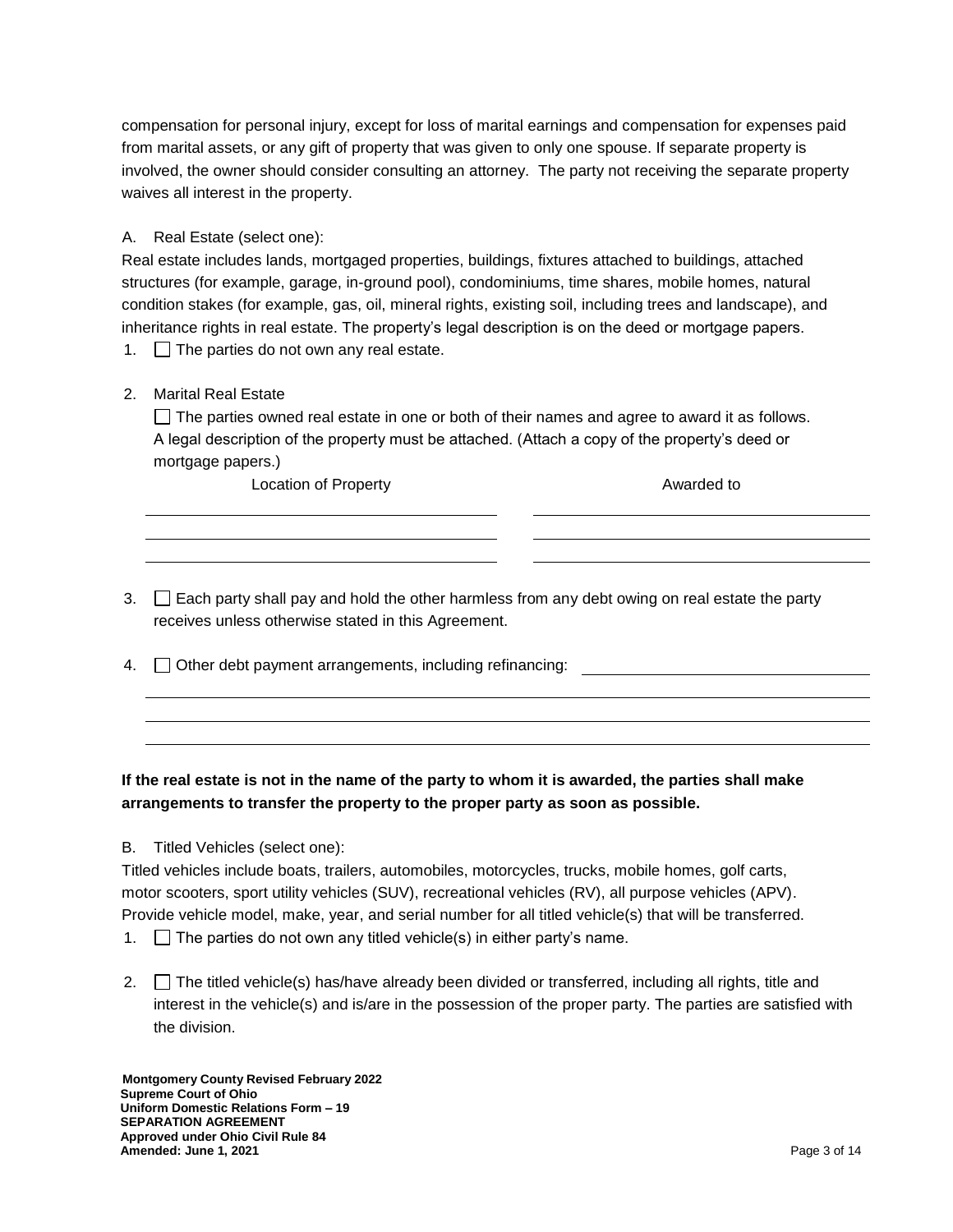3.  $\Box$  The parties own titled vehicle(s) which has/have not been divided or transferred.

|                                                                    | (name) shall receive the following vehicle(s), free and clear of any                                 |
|--------------------------------------------------------------------|------------------------------------------------------------------------------------------------------|
|                                                                    |                                                                                                      |
|                                                                    |                                                                                                      |
|                                                                    |                                                                                                      |
|                                                                    | and clear of any claims of the _________________________________(name):_____________________________ |
|                                                                    |                                                                                                      |
|                                                                    |                                                                                                      |
| 4.                                                                 | Each party shall pay for and hold the other harmless from any debt owing on the titled vehicle(s)    |
| The party receives unless otherwise stated in this Agreement.      |                                                                                                      |
| 5.<br>Other debt payment arrangements regarding titled vehicle(s): |                                                                                                      |

**If the vehicle's title is not in the name of the party to whom the vehicle is awarded, the current title holder shall transfer that title to the proper party as soon as the title is available for transfer. If title cannot be transferred immediately to the party to whom the vehicle is awarded, the party holding the title shall make the following arrangements to obtain and pay for license plates, registration, and insurance:**

C. Household Goods and Personal Property (select one):

Household goods and personal property include appliances, tools, air conditioner window units, doghouses, lawn mowers, riding lawn mowers, above ground pools, safety deposit boxes, jewelry, furniture, refrigerators, silverware, collections, china, and books.

- 1.  $\Box$  The household goods and personal property are already divided and in the possession of the proper party. The parties are satisfied with the division.
- 2.  $\Box$  The parties have household goods and personal property which have not been divided. \_\_\_\_\_\_\_\_\_\_\_\_\_\_\_\_\_\_\_\_\_\_\_\_\_\_\_\_\_ (name) shall have the following:

and \_\_\_\_\_\_\_\_\_\_\_\_\_\_\_\_\_\_\_\_\_\_\_\_\_\_\_\_\_Spouse's name) shall have the following:

 **Montgomery County Revised February 2022 Supreme Court of Ohio Uniform Domestic Relations Form – 19 SEPARATION AGREEMENT Approved under Ohio Civil Rule 84 Amended: June 1, 2021** Page 4 of 14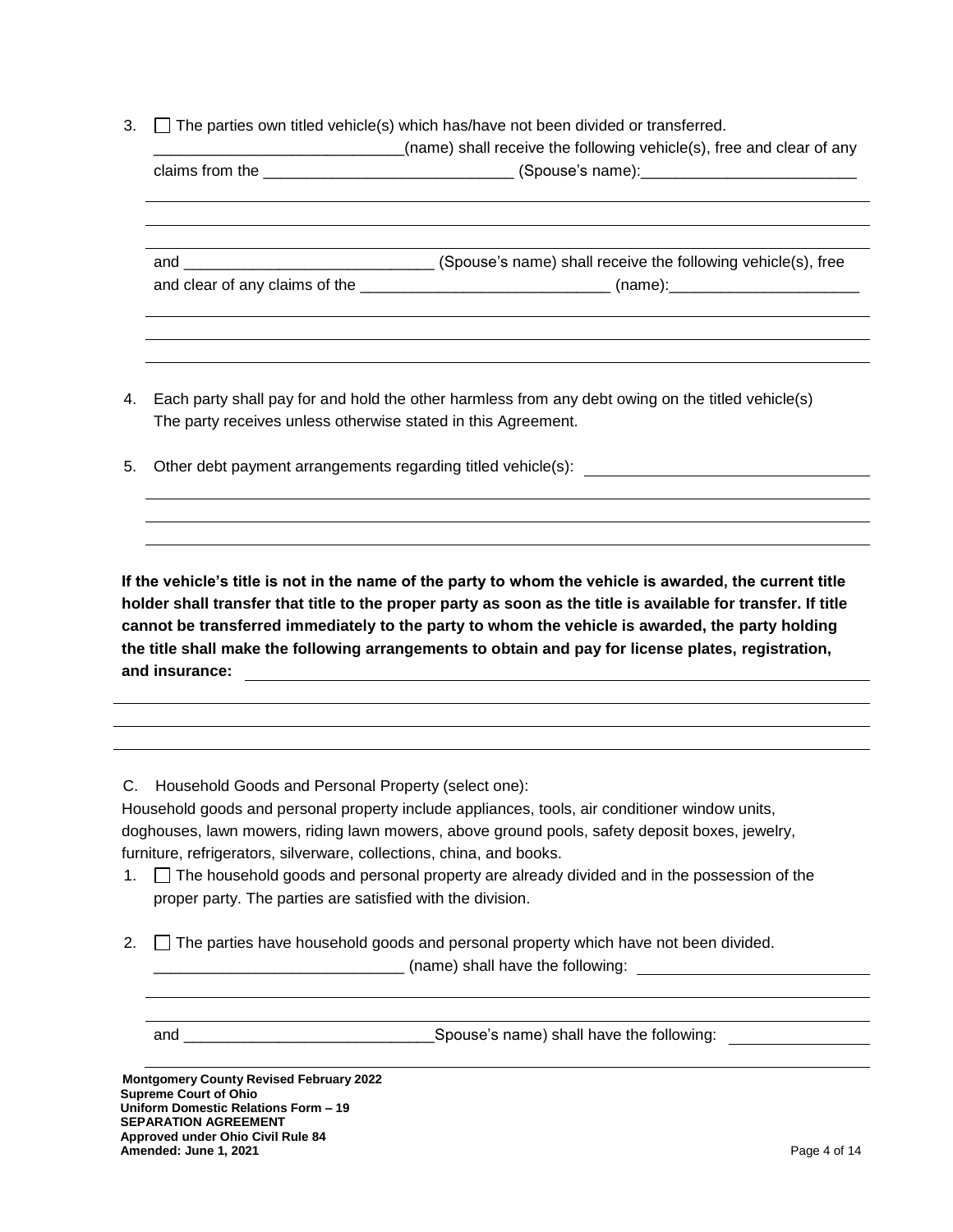- 3. Delivery or pick-up of household goods and personal property shall be as follows:
- 4. Each party shall pay for and hold the other harmless from any debt owing on the household goods and personal property the party receives unless otherwise stated in this Agreement.
- 5. Other debt arrangements regarding household goods and personal property:

# **The parties shall make arrangements to transfer possession of the household goods and personal property to the proper party as soon as possible.**

D. Financial Accounts (select one):

Financial accounts include checking, savings, certificates of deposit, money market accounts, medical or health savings accounts, education or college saving plans (for example, 529 Plan) and trusts.

- 1.  $\Box$  The parties do not have any financial accounts.
- 2.  $\Box$  The parties have financial accounts and agree the accounts are already divided and in the name of the proper party. The parties are satisfied with the division.
- $3.$   $\Box$  The parties have financial accounts which are not divided.

|                                      | $\Box$ checking $\Box$ saving                                                                                                       |
|--------------------------------------|-------------------------------------------------------------------------------------------------------------------------------------|
|                                      |                                                                                                                                     |
|                                      | $\Box$ other:                                                                                                                       |
|                                      | $\Box$ checking $\Box$ saving                                                                                                       |
|                                      | $\Box$ other:                                                                                                                       |
|                                      | $\Box$ checking $\Box$ saving                                                                                                       |
|                                      | $\Box$ other:                                                                                                                       |
|                                      | <b>Type of Account</b>                                                                                                              |
|                                      | $\Box$ checking $\Box$ saving                                                                                                       |
|                                      | $\Box$ other:                                                                                                                       |
|                                      | $\Box$ checking $\Box$ saving                                                                                                       |
|                                      |                                                                                                                                     |
|                                      |                                                                                                                                     |
|                                      |                                                                                                                                     |
| Uniform Domestic Relations Form - 19 |                                                                                                                                     |
|                                      | (Spouse's name) shall receive the following:<br><b>Current Name(s) on Account</b><br><b>Montgomery County Revised February 2022</b> |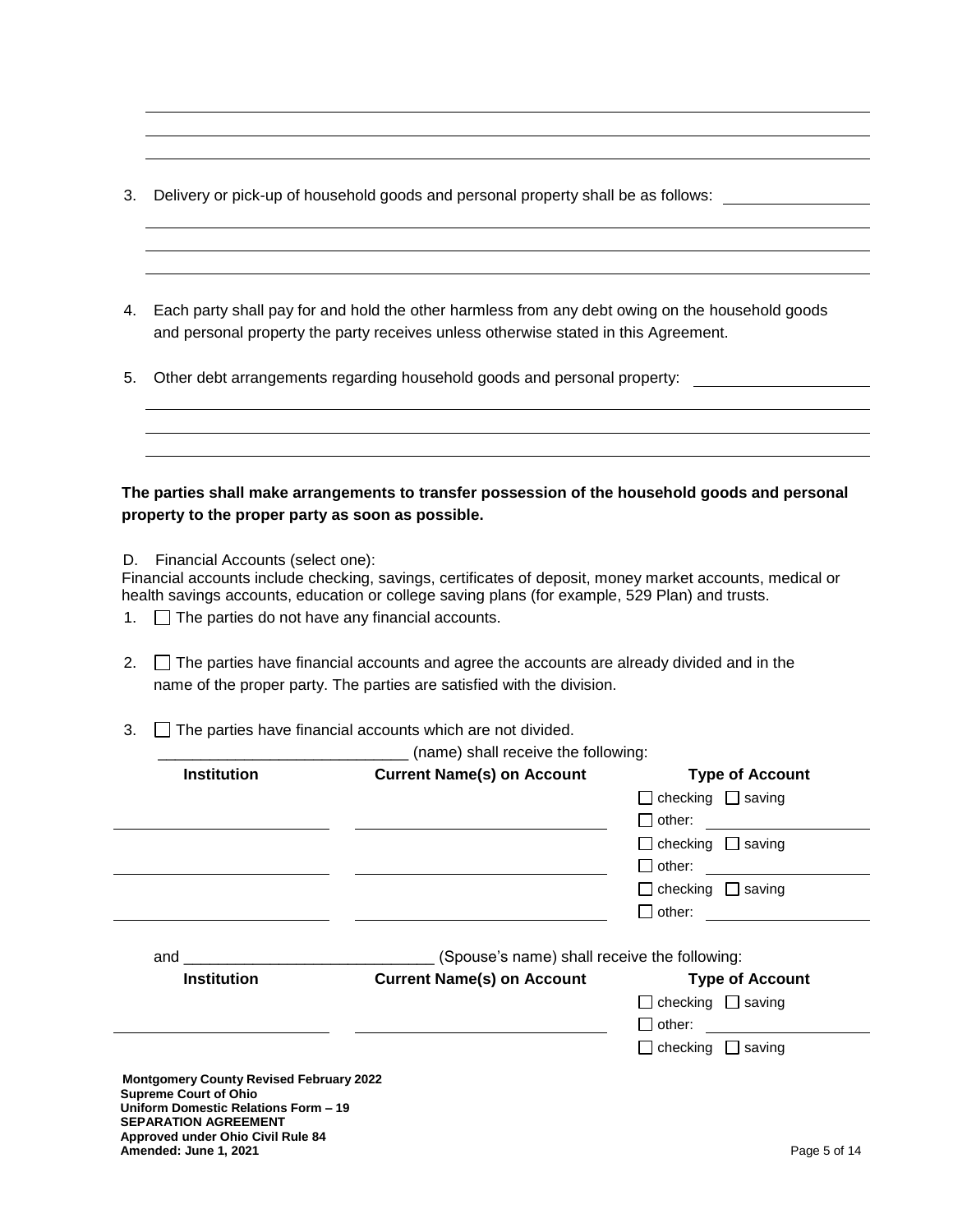| $\Box$ other:                 |
|-------------------------------|
| $\Box$ checking $\Box$ saving |
| $\Box$ other:                 |
|                               |

- 4. Each party shall pay for and hold the other harmless from any debt owing on the financial accounts the party receives unless otherwise stated in this Agreement.
- 5. Other arrangements regarding financial accounts:

# **The parties shall make arrangements to transfer the financial accounts to the proper party as soon as possible.**

- E. Stocks, Bonds, Securities, and Mutual Funds (select one):
- 1. The parties do not have any stocks, bonds, securities, or mutual funds.
- 2.  $\Box$  One or both parties has/have stocks, bonds, securities, or mutual funds which are already divided and in the name of the proper party. The parties are satisfied with the division.
- 3.  $\Box$  One or both parties has/have stocks, bonds, securities, or mutual funds which are not divided.

|                    | (name) shall receive the following:                |                                              |
|--------------------|----------------------------------------------------|----------------------------------------------|
| <b>Institution</b> | <b>Current Name(s) on Account</b>                  | <b>Number of Shares</b>                      |
| and                |                                                    | (Spouse's name) shall receive the following: |
| <b>Institution</b> | <b>Current Name(s) on Account Mumber of Shares</b> |                                              |
|                    |                                                    |                                              |
|                    |                                                    |                                              |

- 4. Each party shall pay for and hold the other harmless from any debt owing on the stocks, bonds, securities, or mutual funds the party receives unless otherwise stated in this Agreement.
- 5. Other arrangements regarding the stocks, bonds, securities, or mutual funds:

 **Montgomery County Revised February 2022 Supreme Court of Ohio Uniform Domestic Relations Form – 19 SEPARATION AGREEMENT Approved under Ohio Civil Rule 84 Amended: June 1, 2021** Page 6 of 14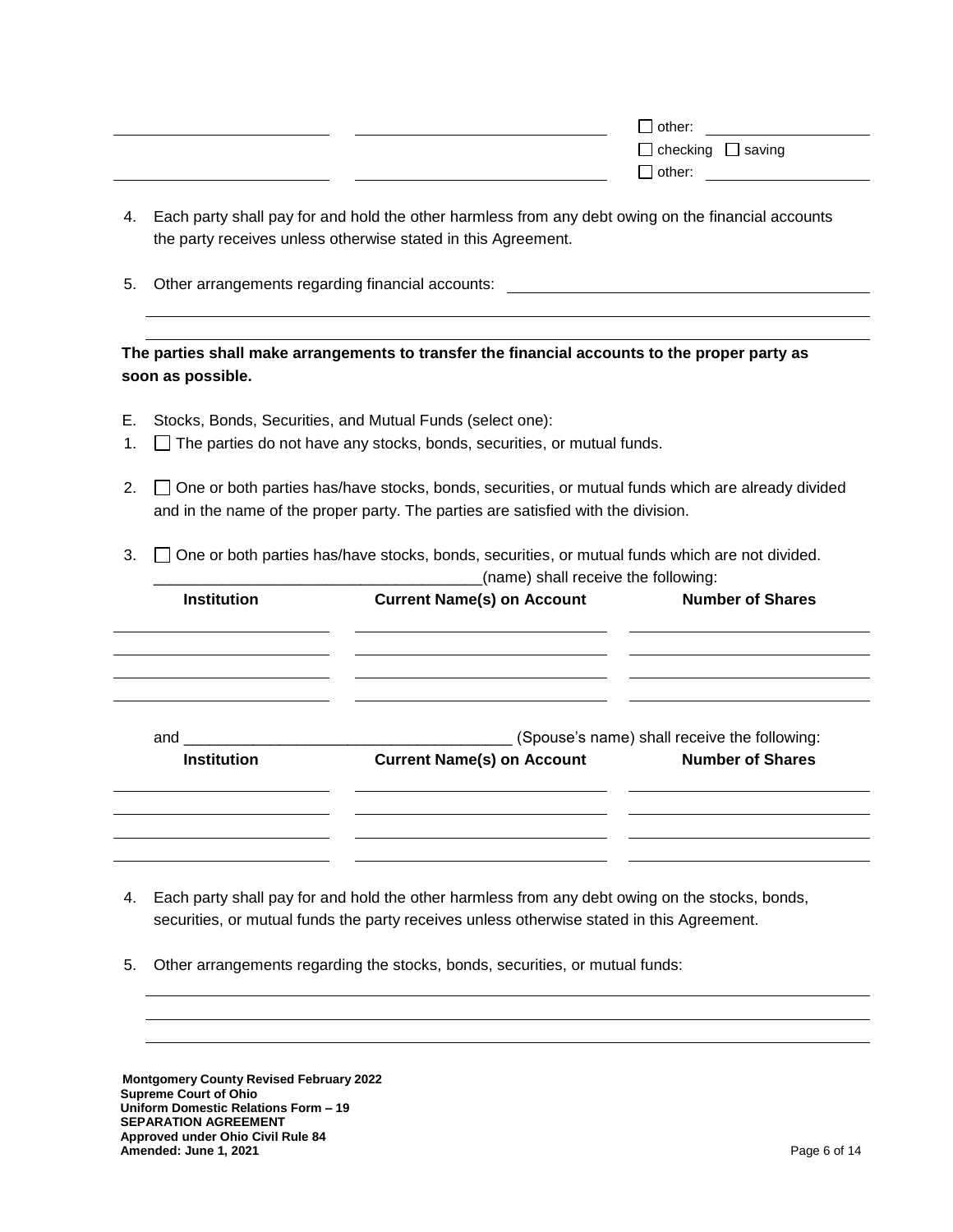**The parties shall make arrangements to sell or transfer the stocks, bonds, securities, or mutual funds to the proper party as soon as possible.**

- F. Business Interests (select one):
- 1.  $\Box$  The parties do not have any business interests.
- 2.  $\Box$  One or both parties has/have business interests and which are already divided and in the name of the proper party. The parties are satisfied with the division.
- $3.$   $\Box$  One or both parties has/have business interests which have not been divided.

| <b>Name of Business</b>        | (name) shall receive the following:<br><b>Ownership Interest</b>          |
|--------------------------------|---------------------------------------------------------------------------|
| and<br><b>Name of Business</b> | (Spouse's name) shall receive the following:<br><b>Ownership Interest</b> |
|                                |                                                                           |
|                                |                                                                           |

- 4. Each party shall pay for and hold the other harmless from any debt owing on the business interests the party receives unless otherwise stated in this Agreement.
- 5. Other arrangements regarding business interests:

**The parties shall make arrangements to transfer the business interests to the proper party as soon as possible.**

- G. Pension, Profit Sharing, IRA, 401(k), and Other Retirement Plans (select one):
- 1.  $\Box$  The parties do not have any pension, profit sharing, IRA, 401(k), or other retirement plans.
- 2.  $\Box$  The pension(s), profit sharing, IRA, 401(k), or other retirement plans are already divided and in the proper party's name. The parties are satisfied with the division.
- 3.  $\Box$  The parties have pension(s), profit sharing, IRA, 401(k), or other retirement plans which have not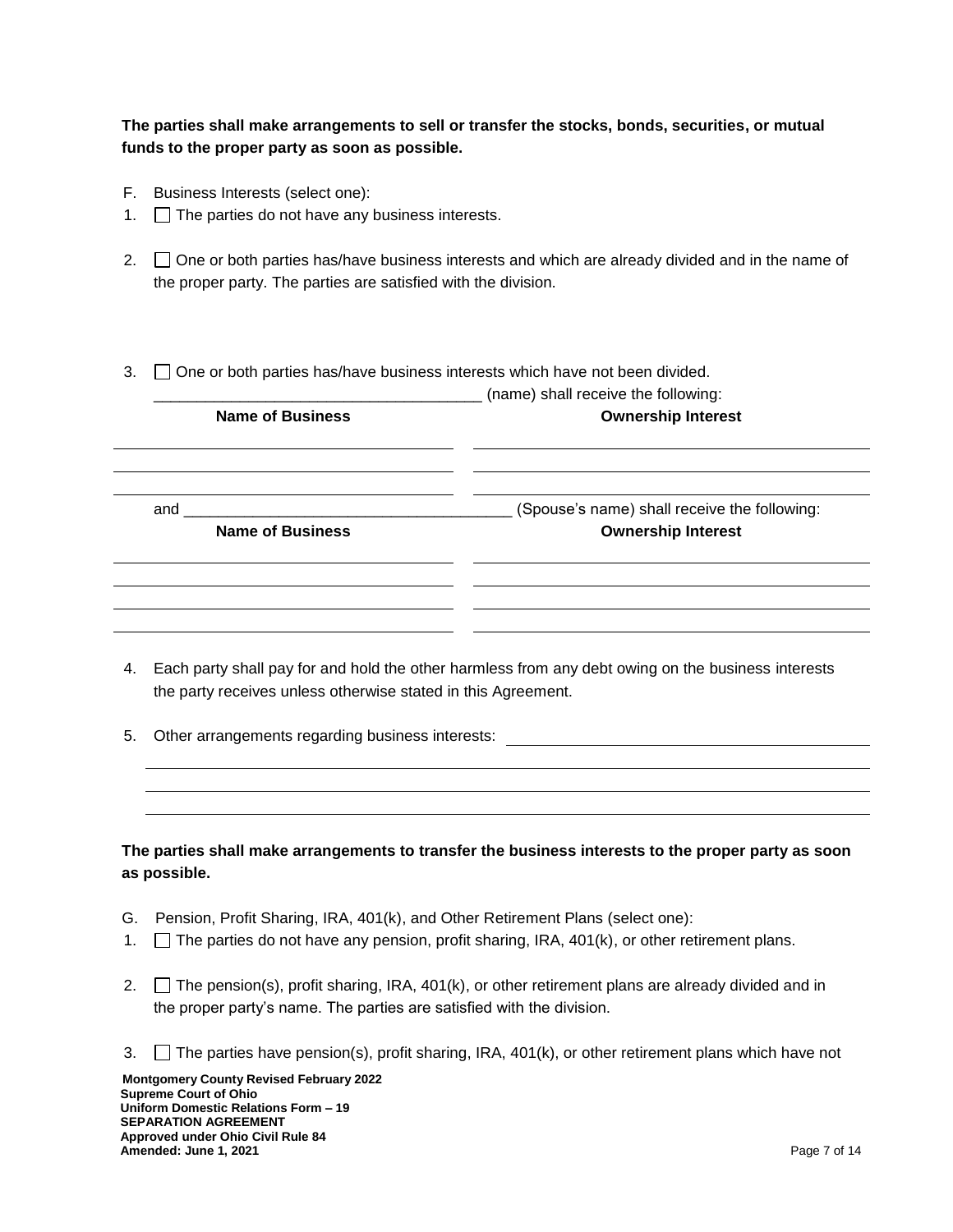been divided.

|                                                                                                                                                                                                                                | (name) shall receive the following: |                                              |
|--------------------------------------------------------------------------------------------------------------------------------------------------------------------------------------------------------------------------------|-------------------------------------|----------------------------------------------|
| Company                                                                                                                                                                                                                        | Name(s) on Plan                     | Amount/Share                                 |
|                                                                                                                                                                                                                                |                                     |                                              |
|                                                                                                                                                                                                                                |                                     |                                              |
|                                                                                                                                                                                                                                |                                     |                                              |
|                                                                                                                                                                                                                                |                                     |                                              |
| and the contract of the contract of the contract of the contract of the contract of the contract of the contract of the contract of the contract of the contract of the contract of the contract of the contract of the contra |                                     | (Spouse's name) shall receive the following: |
| Company                                                                                                                                                                                                                        | Name(s) on Plan                     | Amount/Share                                 |
|                                                                                                                                                                                                                                |                                     |                                              |
|                                                                                                                                                                                                                                |                                     |                                              |
|                                                                                                                                                                                                                                |                                     |                                              |

- 4. Each party shall pay for and hold the other harmless from any debt owing on the pension(s), profit sharing, IRA, 401(k), or other retirement plans received unless otherwise stated in this Agreement.
- 5. Other arrangements regarding pension(s), profit sharing, IRA, 401(k), or other retirement plans:

**The parties shall make arrangements to transfer interest in the pension(s), profit sharing, IRA, 401(k), or other retirement plans to the proper party as soon as possible.**

**A Qualified Domestic Relations Order (QDRO) or Division of Property Order (DOPO) may be necessary to divide some of these assets. If so, the QDRO and DOPO will be prepared by:** 

**and submitted to the Court within 90 days after the final hearing. Expenses of preparation shall be paid as follows:**

### **The Court retains jurisdiction to interpret and enforce the terms of the documents of transfer.**

- H. Life Insurance Policies (select one):
- 1.  $\Box$  The parties do not have any life insurance policy(ies) with a cash value.

 **Montgomery County Revised February 2022 Supreme Court of Ohio Uniform Domestic Relations Form – 19 SEPARATION AGREEMENT Approved under Ohio Civil Rule 84 Amended: June 1, 2021** Page 8 of 14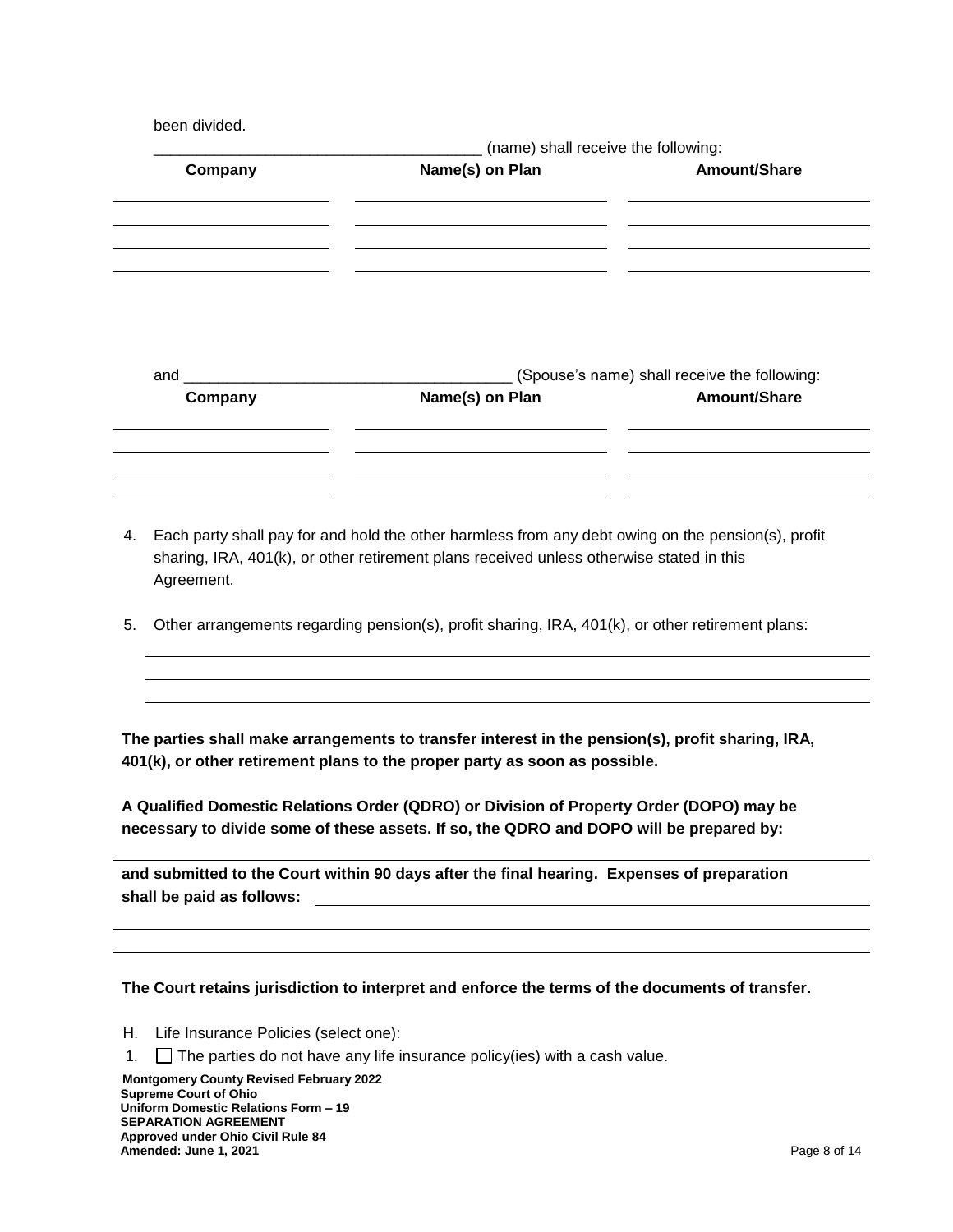- 2.  $\Box$  The parties have life insurance policy(ies) and agree the cash value of all life insurance policy(ies) has/have already been divided. The parties are satisfied with the division.
- 3.  $\Box$  The parties' life insurance policy(ies) has/have not been divided.

\_\_\_\_\_\_\_\_\_\_\_\_\_\_\_\_\_\_\_\_\_\_\_\_\_\_\_\_\_\_\_\_\_\_\_\_\_\_ (name) shall receive the following policy(ies), free and clear of any claims of the \_\_\_\_\_\_\_\_\_\_\_\_\_\_\_\_\_\_\_\_\_\_\_\_\_\_\_\_\_\_\_\_\_\_\_\_\_\_ (Spouse's name):

and \_\_\_\_\_\_\_\_\_\_\_\_\_\_\_\_\_\_\_\_\_\_\_\_\_\_\_\_\_\_\_\_\_\_\_\_\_\_ (Spouse's name) shall receive the following policy(ies), free and clear of any claims of the \_\_\_\_\_\_\_\_\_\_\_\_\_\_\_\_\_\_\_\_\_\_\_\_\_\_\_\_\_\_\_\_\_\_\_\_\_\_ (name):

- 4. Each party shall pay for and hold the other harmless from any debt owing on the life insurance policy(ies) the party receives unless otherwise stated in this Agreement.
- 5. Other arrangements regarding life insurance policy(ies):

**The parties shall make arrangements to transfer interest in the life insurance policy(ies) to the proper party as soon as possible.**

- I. Other Property (select one):
- 1.  $\Box$  The parties do not have any other property.
- 2.  $\Box$  The property shall be awarded as follows: **Description of Property To Be Kept By**

| .<br>$-$ | $-$             |
|----------|-----------------|
|          | (name)          |
|          | (Spouse's name) |
|          | (Other)         |
|          | (name)          |
|          | (Spouse's name) |
|          | (Other)         |
|          | (name)          |
|          |                 |

 **Montgomery County Revised February 2022 Supreme Court of Ohio Uniform Domestic Relations Form – 19 SEPARATION AGREEMENT Approved under Ohio Civil Rule 84 Amended: June 1, 2021** Page 9 of 14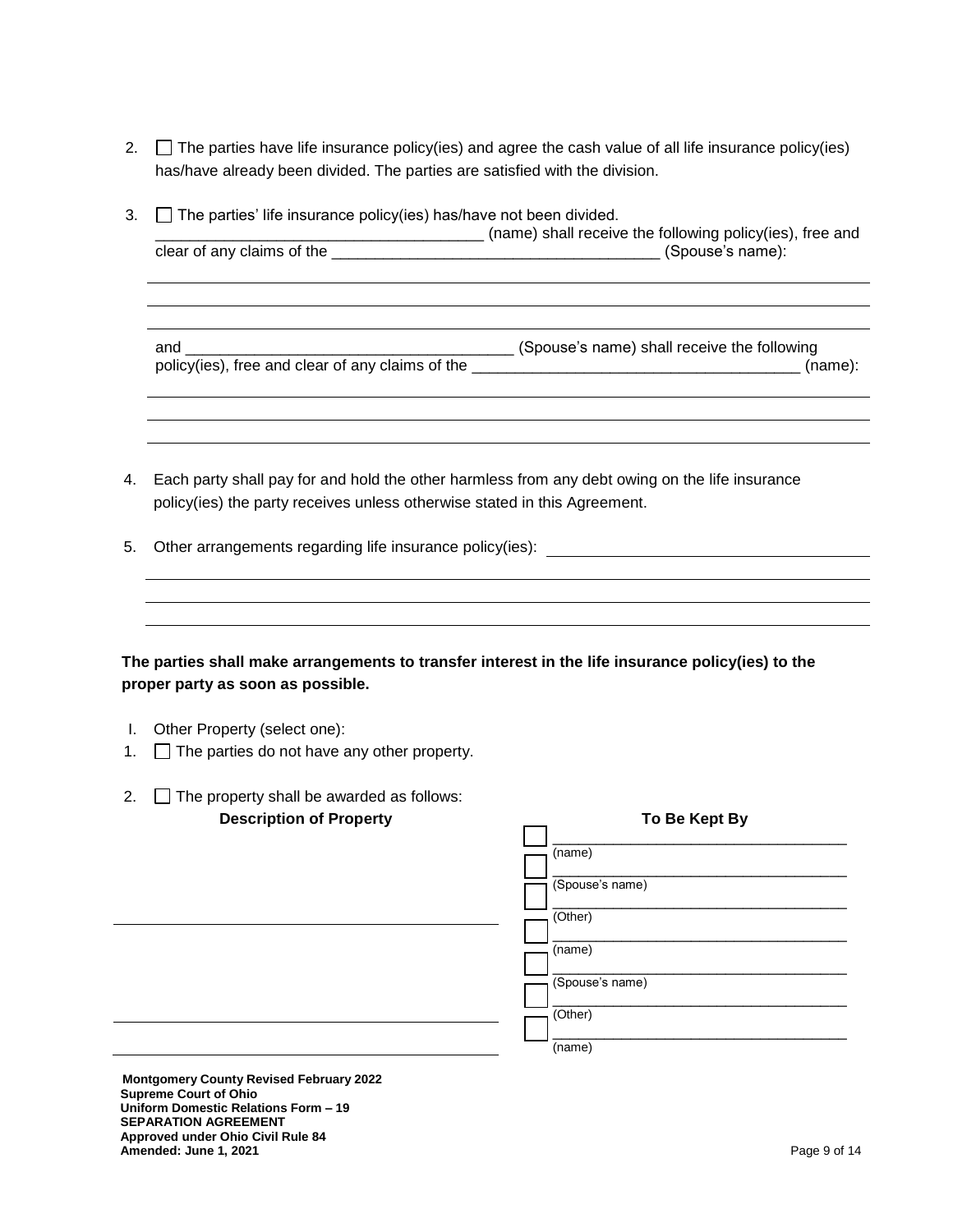| (Spouse's name) |
|-----------------|
| (Other)         |
| (name)          |
| (Spouse's name) |
| (Other)         |

- 3. Each party shall pay for and hold the other harmless from any debt owing on the property the party receives unless otherwise stated in this Agreement.
- 4. Other arrangements regarding the property above:

| The parties shall make arrangements to transfer interest in the property listed above to the proper |  |
|-----------------------------------------------------------------------------------------------------|--|
| party as soon as possible.                                                                          |  |

**THIRD: DEBTS** (select one):

 $\Box$  The parties do not have any debts.

 $\Box$  Each party shall pay all debts incurred by him or her individually and in their individual name and shall hold the other party harmless for these debts.

The parties have the following debts and have agreed to the payment of all debts owed, and agree to hold the other party harmless on those debts, as follows:

| <b>Creditor</b> | <b>Purpose of Debt</b>                         | <b>Balance</b> | <b>Who Will Pay</b> |
|-----------------|------------------------------------------------|----------------|---------------------|
|                 |                                                |                | (name)              |
|                 |                                                |                | (Spouse's name)     |
|                 |                                                |                |                     |
|                 |                                                |                | (name)              |
|                 |                                                |                | (Spouse's name)     |
|                 |                                                |                |                     |
|                 |                                                |                | (name)              |
|                 |                                                |                | (Spouse's name)     |
|                 |                                                |                |                     |
|                 |                                                |                | (name)              |
|                 |                                                |                | (Spouse's name)     |
|                 | <b>Montgomery County Revised February 2022</b> |                |                     |

**Supreme Court of Ohio Uniform Domestic Relations Form – 19 SEPARATION AGREEMENT Approved under Ohio Civil Rule 84 Amended: June 1, 2021 Page 10 of 14**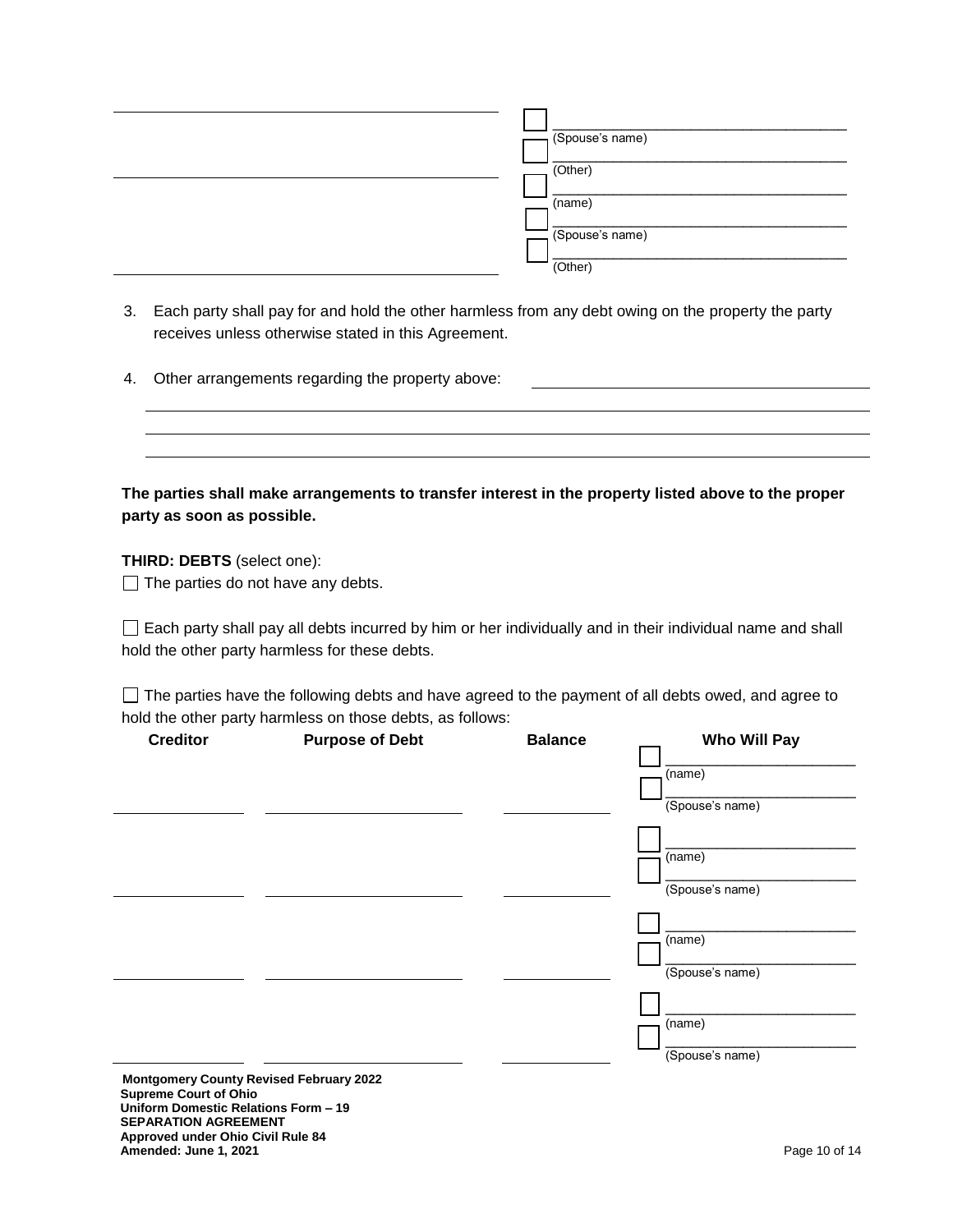Bankruptcy (select one):

The Court will retain jurisdiction to enforce payment of debt obligations, in the event a party files bankruptcy, including, but not limited to, the ability to determine the debt assigned is in the nature of maintenance, necessity or support and is therefore nondischargeable in bankruptcy, and/or making a future spousal support order, regardless of the spousal support order set forth below under **FOURTH: SPOUSAL SUPPORT**.

Nothing in this order shall prevent the  $\Box$  Plaintiff and  $\Box$  Defendant from being fully discharged from the debts allocated in this order in a bankruptcy proceeding except for any orders expressly for spousal support and the following debts:

Neither party shall incur liabilities against the other party in the future and each shall pay any debt incurred by him or her individually after the date of this agreement.

# **FOURTH: SPOUSAL SUPPORT**

| А. | Spousal Support Not Awarded |                                                                                                     |
|----|-----------------------------|-----------------------------------------------------------------------------------------------------|
|    | I Neither                   | (name) nor                                                                                          |
|    |                             | (Spouse's name) shall pay spousal support to the                                                    |
|    | under THIRD: DEBT.          | other. The Court shall not retain jurisdiction to modify spousal support, except as set forth above |

B. Spousal Support Awarded

|                                                           | (name)                                 |
|-----------------------------------------------------------|----------------------------------------|
| (Spouse's name) shall pay spousal support to              |                                        |
| (Spouse's name) in the amount of \$                       | per month plus 2%                      |
| processing charge for a total of \$                       | per month, commencing on               |
| and due on the                                            | day of the month. This spousal support |
| shall continue $\Box$ indefinitely $\Box$ for a period of |                                        |

# C. Method of Payment of Spousal Support (select one):

 $\Box$  If there are no child(ren), the spousal support payment shall be made directly to the

| _____ |  |
|-------|--|
|       |  |

\_\_\_\_\_\_\_\_\_\_\_\_\_\_\_\_\_\_\_\_\_\_\_\_\_\_\_\_\_\_\_\_\_\_\_\_\_\_ (Spouse's name). **(Direct payment can only be made if there are no minor child(ren) and in accordance with R.C. 3121.441.)**  $\Box$  The spousal support payment, plus 2% processing charge, shall be made to the Ohio Child Support Payment Central, P. O. Box 182372, Columbus, Ohio 43218-2372, as administered through the County Child Support Enforcement Agency by income withholding

at the spouse's place of employment.

The Court shall not retain jurisdiction to modify spousal support.

| $\Box$ The Court shall retain jurisdiction to modify the $\Box$ amount $\Box$ duration of the spousal support |               |
|---------------------------------------------------------------------------------------------------------------|---------------|
| <b>Montgomery County Revised February 2022</b>                                                                |               |
| <b>Supreme Court of Ohio</b>                                                                                  |               |
| Uniform Domestic Relations Form - 19                                                                          |               |
| <b>SEPARATION AGREEMENT</b>                                                                                   |               |
| Approved under Ohio Civil Rule 84                                                                             |               |
| Amended: June 1, 2021                                                                                         | Page 11 of 14 |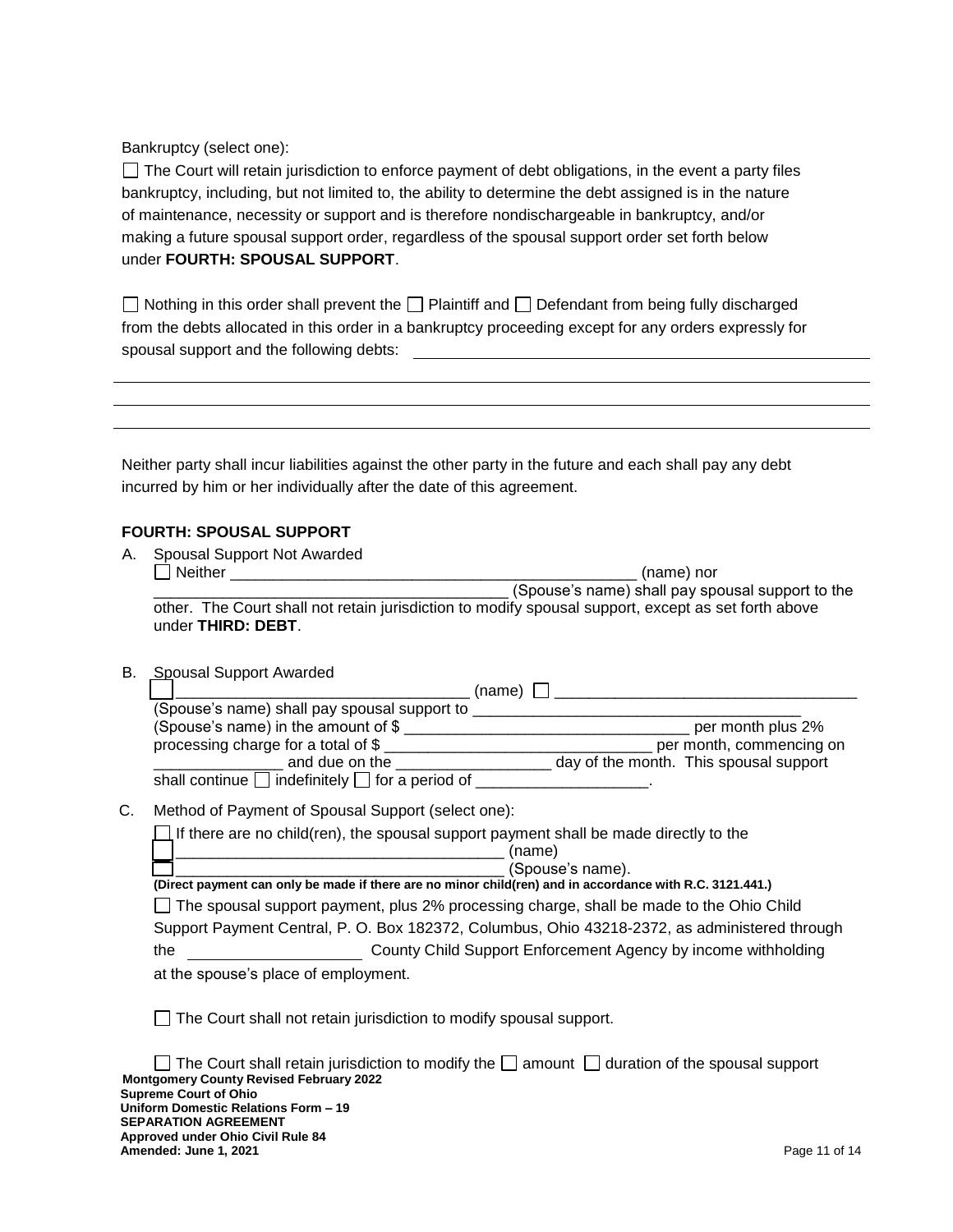Order.

D. Termination of Spousal Support

This spousal support shall terminate sooner than the above stated date upon the Plaintiff's or the Defendant's death or in the event of the following (check all that apply):

 $\Box$  The cohabitation of the person receiving support in a relationship comparable to marriage.

 $\Box$  The remarriage of the person receiving support.

 $\Box$  Other (specify):

E. Reservation of Jurisdiction

Under all circumstances, the Court shall retain jurisdiction over the issue of spousal support to hear and determine a Motion for Relief from Judgment pursuant to Civ.R. 60(B).

On other matters involving spousal support: (check all that apply)

 $\Box$  The Court shall retain jurisdiction to establish or modify the amount and/or duration of spousal support in the event either party files bankruptcy.

 $\Box$  The Court shall NOT retain jurisdiction to establish or modify the amount and/or duration of spousal support in the event either party files bankruptcy.

 $\Box$  The Court shall retain jurisdiction to modify the amount of the spousal support order.

The Court shall NOT retain jurisdiction to modify the amount of the spousal support order.

 $\Box$  The Court shall retain jurisdiction to modify the duration of the spousal support order.

 $\Box$  The Court shall NOT retain jurisdiction to modify the duration of the spousal support order.

F. Other orders regarding spousal support (specify):

### G. Arrearage

 $\Box$  Any temporary spousal support arrearage will survive this judgment entry.

 $\Box$  Any temporary spousal support arrearage will not survive this judgment entry.

Other:

# **FIFTH: NAME**

shall be restored to the state of the state of the state of the state of the state of the state of the state of the state of the state of the state of the state of the state of the state of the state of the state of the st

the prior name of:

# **SIXTH: ALLOCATION OF PARENTAL RIGHTS AND RESPONSIBILITIES, PARENTING TIME, CHILD SUPPORT AND HEALTH CARE**

 $\Box$  The parties do not have child(ren) subject to the jurisdiction of the Court.

- $\Box$  The parties have minor child(ren) subject to the jurisdiction of the Court, and a  $\Box$  Parenting Plan
- or  $\Box$  Shared Parenting Plan is attached.

 **Montgomery County Revised February 2022 Supreme Court of Ohio Uniform Domestic Relations Form – 19 SEPARATION AGREEMENT Approved under Ohio Civil Rule 84 Amended: June 1, 2021 Page 12 of 14**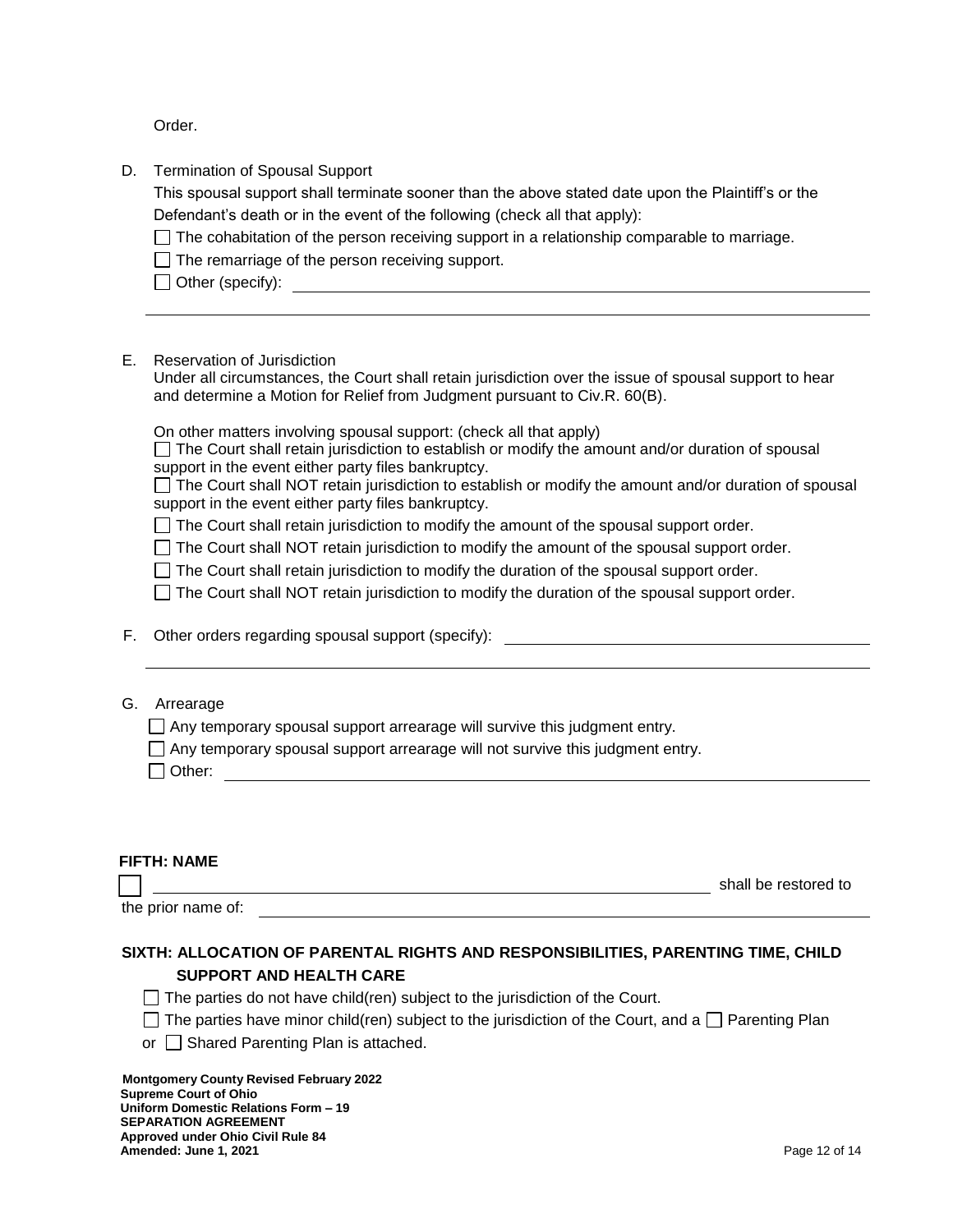### **SEVENTH: TAX RETURN OPTIONS**

#### [Current Tax Year]

 $\Box$  The parties acknowledge that they have filed their tax returns for the CURRENT tax year.

The parties acknowledge that they have NOT filed their tax returns for the CURRENT tax year and that they will file their tax returns as follows:\_\_\_\_\_\_\_\_\_\_\_\_\_\_\_\_\_\_\_\_\_\_\_\_\_\_\_\_\_\_\_\_\_\_\_\_\_\_\_\_\_\_\_\_

\_\_\_\_\_\_\_\_\_\_\_\_\_\_\_\_\_\_\_\_\_\_\_\_\_\_\_\_\_\_\_\_\_\_\_\_\_\_\_\_\_\_\_\_\_\_\_\_\_\_\_\_\_\_\_\_\_\_\_\_\_\_\_\_\_\_\_\_\_\_\_\_\_\_\_\_\_\_\_\_\_\_

#### [Prior Tax Years]

 $\Box$  The parties acknowledge that they have filed their tax returns for ALL PRIOR tax years.

 $\Box$  The parties acknowledge that they have NOT filed their tax returns for ALL PRIOR tax years and that they will file their tax returns as follows: \_\_\_\_\_\_\_\_\_\_\_\_\_\_\_\_\_\_\_\_\_\_\_\_\_\_\_\_\_\_\_\_\_\_\_

\_\_\_\_\_\_\_\_\_\_\_\_\_\_\_\_\_\_\_\_\_\_\_\_\_\_\_\_\_\_\_\_\_\_\_\_\_\_\_\_\_\_\_\_\_\_\_\_\_\_\_\_\_\_\_\_\_\_\_\_\_\_\_\_\_\_\_\_\_\_\_\_\_\_\_\_\_\_\_\_\_\_

#### [Tax Refunds/Deficiencies]

The parties acknowledge that there are NO TAX DEFICIENCIES OWING on prior tax returns, that they do not owe any interest or penalties with respect hereto, and no tax deficiency proceeding is pending or threatened against them and that they do not know of any audit with respect to any such prior returns.

 The parties acknowledge that there are TAX DEFICIENCIES OWING for prior tax years and that they are disposing of the prior tax delinquency as follows: \_\_\_\_\_\_\_\_\_\_\_\_\_\_\_\_\_\_\_\_\_\_\_\_\_\_\_\_\_\_\_\_\_\_\_\_

\_\_\_\_\_\_\_\_\_\_\_\_\_\_\_\_\_\_\_\_\_\_\_\_\_\_\_\_\_\_\_\_\_\_\_\_\_\_\_\_\_\_\_\_\_\_\_\_\_\_\_\_\_\_\_\_\_\_\_\_\_\_\_\_\_\_\_\_\_\_\_\_\_\_\_\_\_\_\_\_\_\_

The parties acknowledge that there is NO TAX REFUND for prior tax years which needs to be divided between the parties.

The parties acknowledge that there is a TAX REFUND for prior tax years and which shall be divided between the parties as follows:

\_\_\_\_\_\_\_\_\_\_\_\_\_\_\_\_\_\_\_\_\_\_\_\_\_\_\_\_\_\_\_\_\_\_\_\_\_\_\_\_\_\_\_\_\_\_\_\_\_\_\_\_\_\_\_\_\_\_\_\_\_\_\_\_\_\_\_\_\_\_\_\_\_\_\_\_\_\_\_\_\_

## **EIGHTH: OTHER**

The parties agree to the following additional matters:

#### **NINTH: NON-USE OF OTHER'S CREDIT**

From now on, neither party shall incur any debt or obligation upon the credit of the other or in their joint names. If a party incurs such a debt or obligation that party shall repay, indemnify, and hold the other harmless as to any such debt or obligation. All joint credit card accounts shall be immediately cancelled, and the cards shall be immediately destroyed.

### **TENTH: INCORPORATION INTO DECREE/EFFECTIVENESS OF AGREEMENT**

If one or both of the parties institute or have instituted proceedings for dissolution, divorce, or separation,

 **Montgomery County Revised February 2022 Supreme Court of Ohio Uniform Domestic Relations Form – 19 SEPARATION AGREEMENT Approved under Ohio Civil Rule 84 Amended: June 1, 2021 Page 13 of 14**